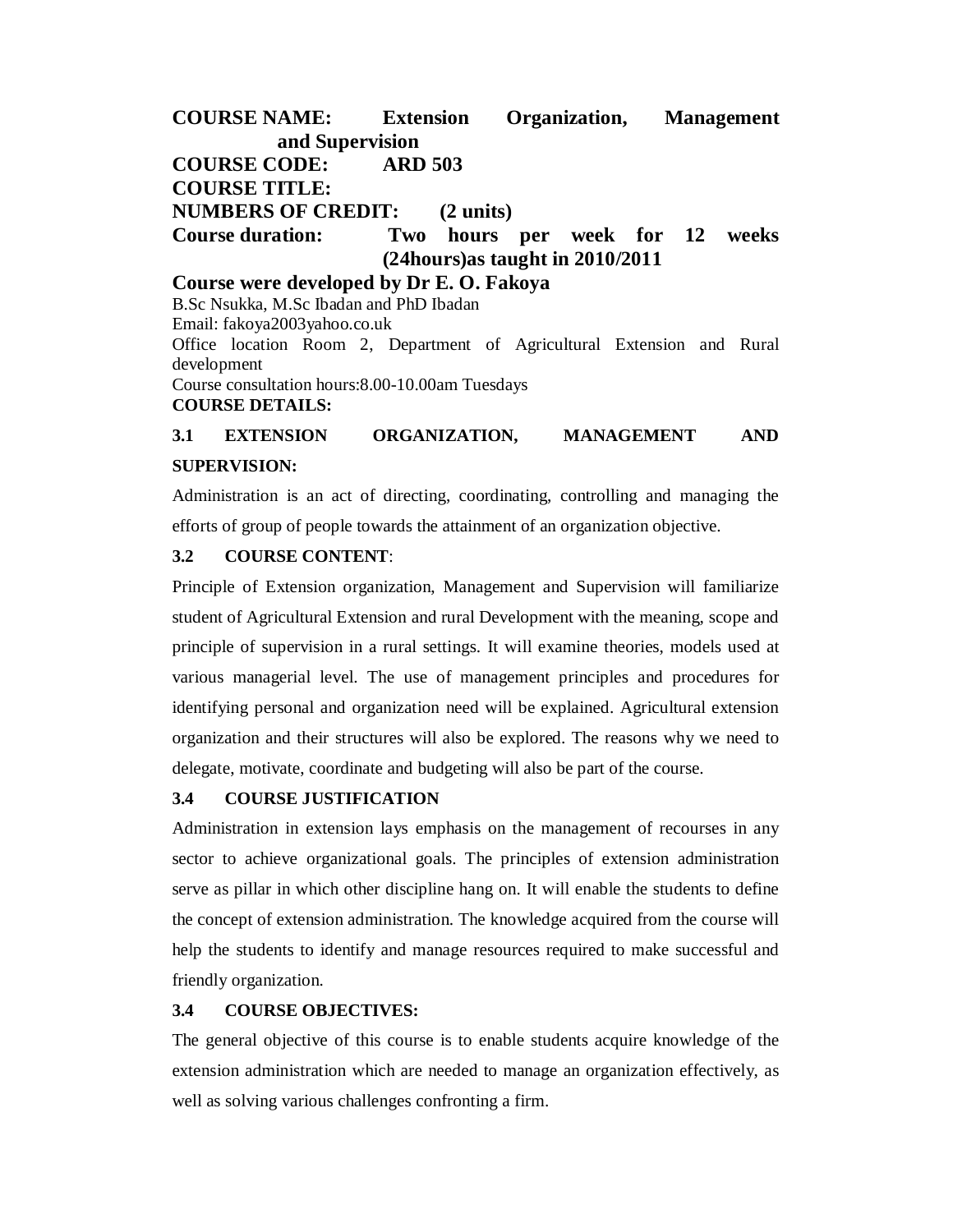At the end of this course student will be able to:

Describe the principle concepts, meaning, definition of administration, extension organization, management and supervision

Discuss various theories and models of management and administration

Explain the planning function and application of planning models to agricultural extension

Discuss agricultural extension organization and their structures and functioning

Explain the meaning of managerial leadership styles

Explain the concept of motivation, Coordination, Delegation, Budgeting and financial management and marketing

Discuss the concept of organization of Training and Visit system of extension

#### **3.6 METHOD OF GRADING**

| $\mathbf{N}$        |                         | <b>SCORE</b> |  |
|---------------------|-------------------------|--------------|--|
| $\Omega$ $\epsilon$ | $COTID$ CE DEOLIDEMENT. |              |  |

#### 3.5 COURSE REQUIREMENT:

Students are expected to participate in all course activities and have a minimum of 75% attendance to qualify for writing the final examination. Students will be required to submit a time paper of web research on ay of this topic highlighted above. This will account for part of the continuous assessment. Students will be expected to submit the

| 1. | Class assignment      |          | 5   |
|----|-----------------------|----------|-----|
| 2. | Class participation   |          | 5   |
| 3. | Class test            |          | 15  |
| 4. | Internet contribution |          | 5   |
| 5. | Comprehensive         | final 70 |     |
|    | examination           |          |     |
|    | Total                 |          | 100 |

## **3.7 COURSE DELIVERY STRATEGIES:**

The course objectives will be achieved by the traditional face to face weekly lecture on designed topics, lecture note provided by the lecturer in charge of the course. The course delivery strategies will be supported through tutorial and study review at the end of the semester. Students will be encouraged and required to read more on the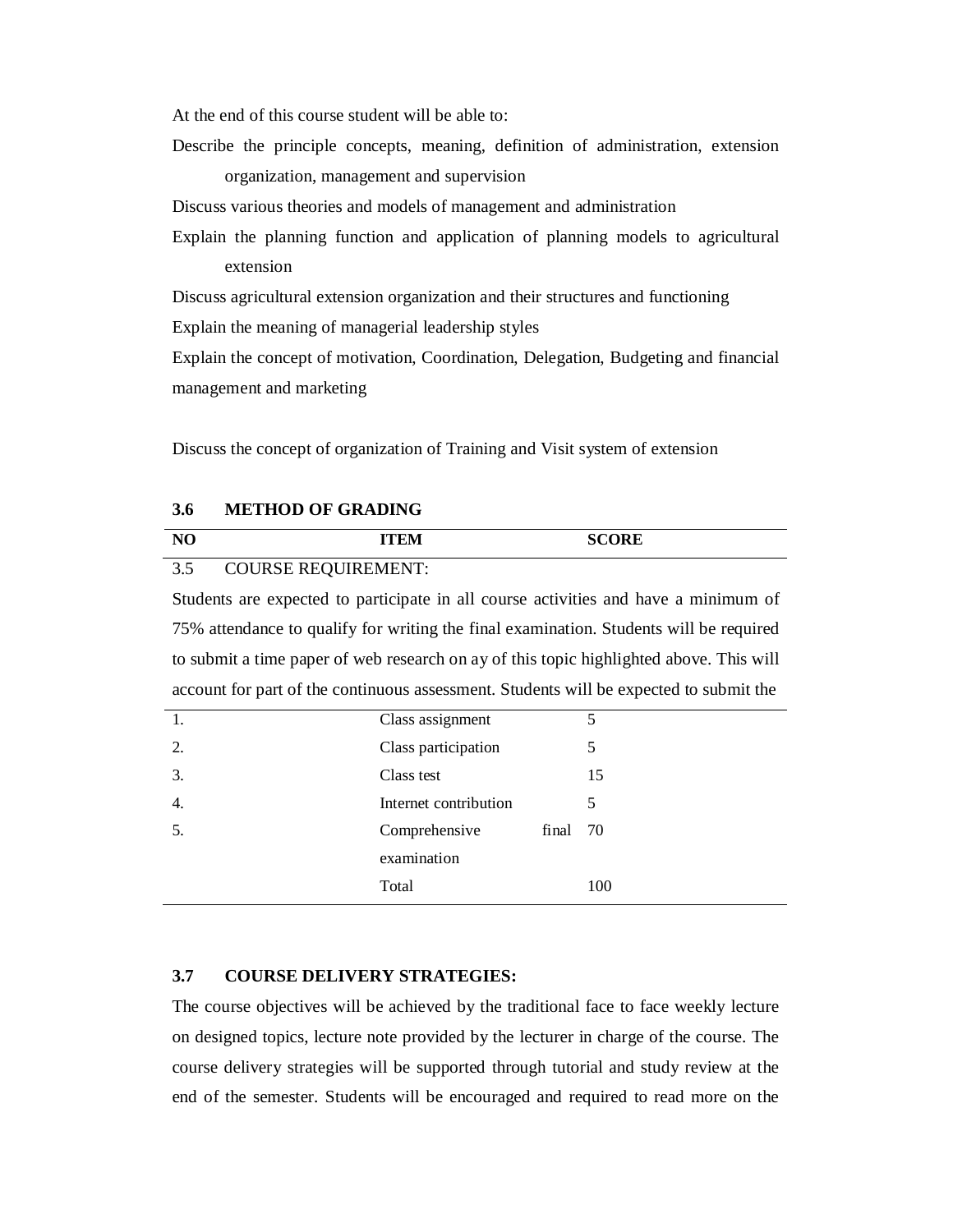topic and study more administrative procedure in any organization. Different group will be created within the class to enhance web discussion based on extension administration and students will be required to have a yahoo e-mail account

## **4.0 LECTURE CONTENT**

# **Week 1 Principle concepts, meaning, definition of administration, extension organization, management and supervision**

**.Objective:** Students will be able to discuss the importance of studying home management.

## **Description:**

1<sup>st</sup> hour: A general overview of the course will be introduced to students. The need for the study of extension administration will be examined. The course requirements, methods of grading and some of the course delivery strategies will be described.

 $2<sup>nd</sup>$  hour: the concept and definition of administration, extension organization, management and supervision will be explained.

## **Study Questions:**

- 1. What is Extension administration
- 2. Explain the meaning of organization, management and supervision

#### **Reading List**

- 1. Element of administration by Arokoyo
- 2. Rural sociology By Ekong Ekong  $3<sup>rd</sup>$  edition

# **Week 2: Theories and models of management and administration**

**Objective:** students will be able to explain in detail the theories of administration

#### **Description:**

1<sup>st</sup> hour: brief introduction of various theories in administration will be introduced to the students

 $2<sup>nd</sup>$  hour: The reason why these theories is essential in any organization will also be explained to the students

## **Study question:**

1. Explain 4 theories of administration.

#### **Assignment**

**1.** Of what importance is these theories to any organization

#### **Reading list**

1. Agricultural extension a comprehensive treatise with model question ad glossy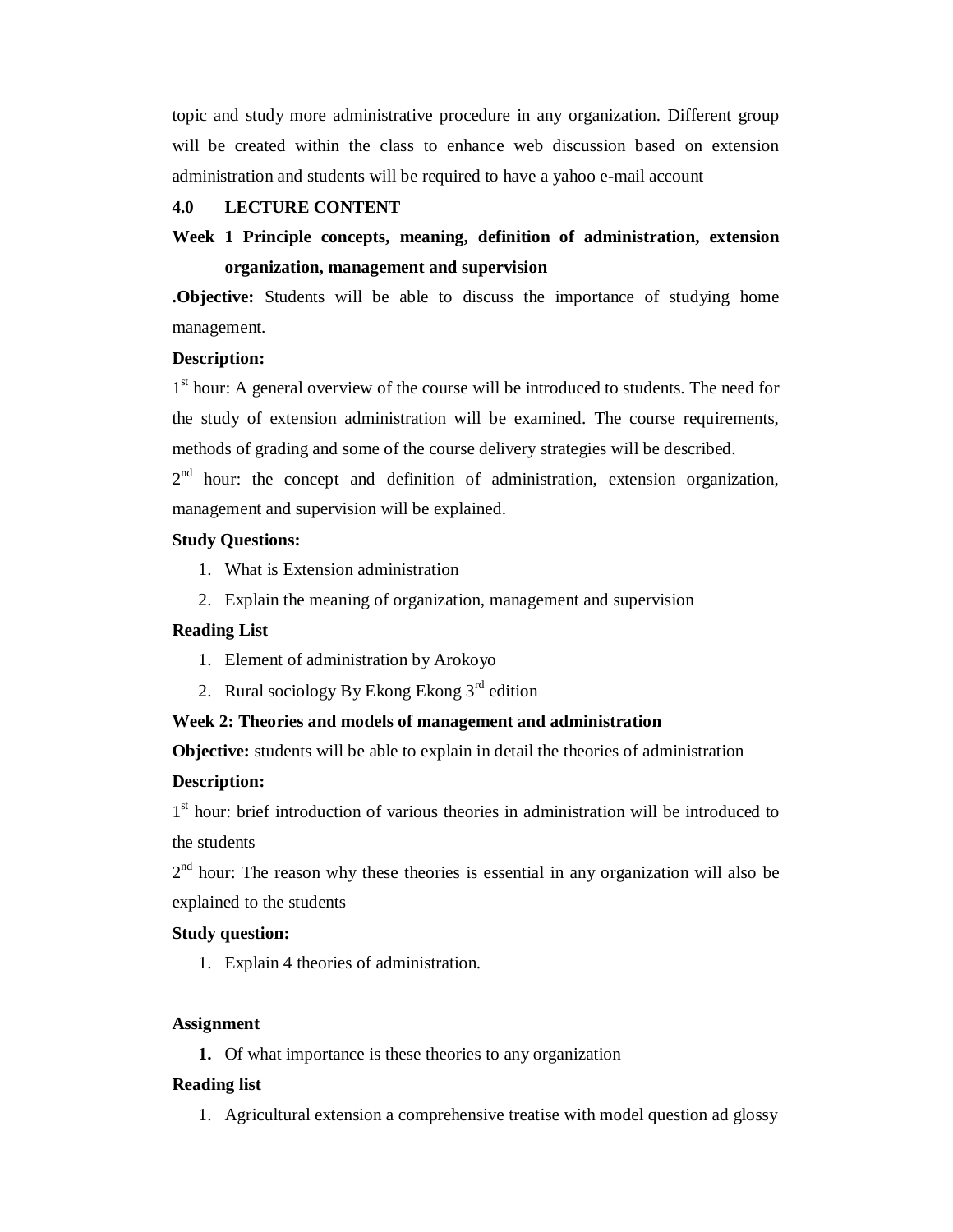# **Week 3: The planning function and application of planning models to agricultural extension**

**Objective:** Students will apply different planning models to agricultural extension **Description:** 

1<sup>st</sup> hour: various planning function will be explained to the students and how we can apply these functions.

## **Study question:**

- 1. Identify and explain 4 function of administration
- 2. Discuss in detail planning model to agricultural extension.

# **Week 4: Agricultural extension organization and their structures and functioning**

**Objective:** Students will be able to explain the concept of Agricultural extension organization and their structure.

# **Description:**

1<sup>st</sup> hour: The meaning of organization will be explained to the students that is what/who make up an organization.

 $2<sup>nd</sup>$  hour: How can organization be structured and what are the functions of each structure.

## **Study question:**

1. Develop an organization structure of your own.

# **Assignment**

1. Draw a well structure of an organization

# **Reading list:**

As described above

# **Week 5: Managerial leadership styles**

**Objective:** Students will describe managerial leadership style

# **Description:**

1<sup>st</sup> hour: The problem of leadership has been one of man's major concerns since his creation will be discussed fully

 $2<sup>nd</sup>$  hour: types of leader will also be examined and characteristics of a leader will be explored

# **Study question:**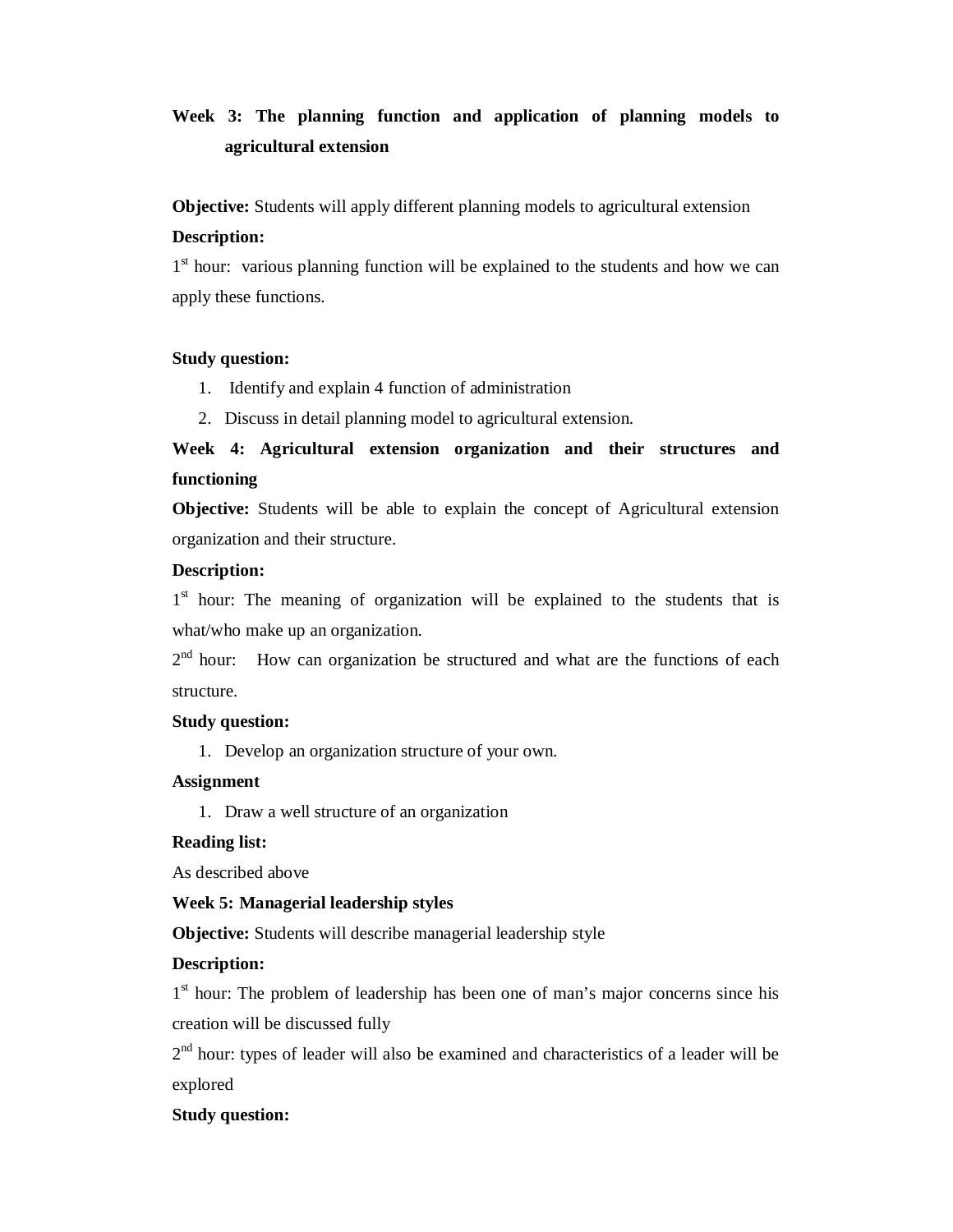- 1. Who is a leader
- 2. List five type of leader.
- 3. What are the characteristics of a good leader

#### **Reading lists:**

As described above

#### **Week 6: Concept of motivation**

**Objective:** Students will explain the concept of motivation

## **Description:**

1<sup>st</sup> hour: ways by which motivation can be described

2<sup>nd</sup> hour: In what ways can manager motivate an individual? This will be explained in detail to the students.

#### **Study question:**

- 1. What is motivation?
- 2. In what way can a manager motivate his subordinate?

#### **Assignment:**

1. Present a time paper on the concept of motivation

## **Reading lists:**

As described above

# **Week 7: Coordination**

Objective: Students will explain the concept of coordination

## **Description:**

1<sup>st</sup> hour: Different ways by which coordination can be described, Conditions for securing better coordination.

 $2<sup>nd</sup>$  hour: In what ways can manager coordinate an individual? This will be explained in detail to the students.

## **Study question:**

- 3. What is coordination?
- 4. In what way can a manager coordinate his subordinate?

#### **Reading lists:**

As described above

## **Week 8**: **Delegation**

Objective: Students will explain the concept of delegation

#### **Description:**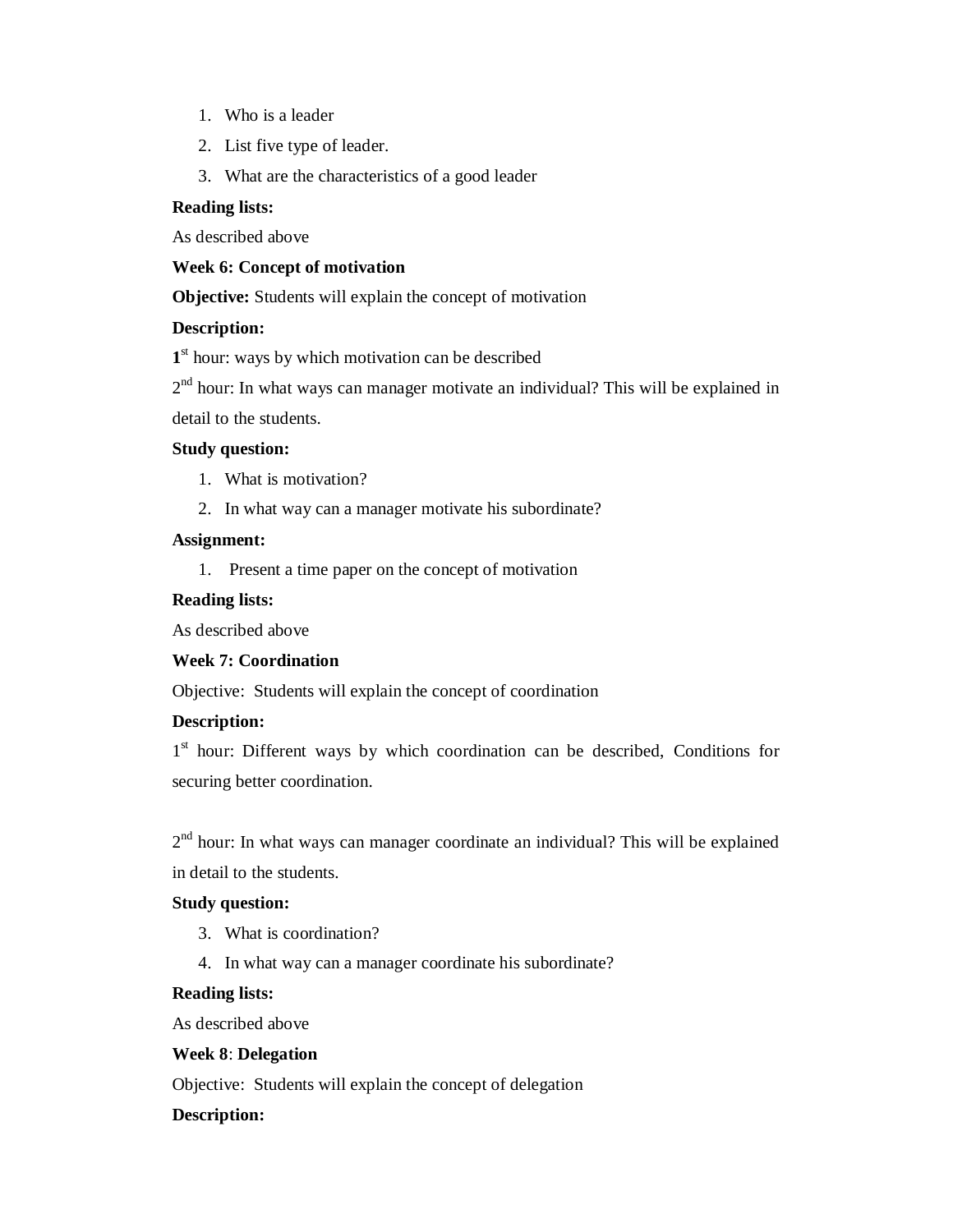1<sup>st</sup> hour: Different ways by which delegation can be made will be explained to the students, who delegates?

2<sup>nd</sup> hour: Process of Delegation

- Write a complete list of your responsibilities
- Prepare job specification for each person in the organization so that they know their responsibilities and authority
- Get each subordinate to define. All these will explained to the students

#### **Study question:**

.

1What is delegation?

2In what way can a manager delegate his subordinate?

3 who delegates?

## **Assignment:**

2. Present a time paper on the concept of delegation

#### **Reading lists:**

As described above

## **Week 9: Budgeting and financial management**

**Objective:** Students will explain the meaning of budgeting and financial management

#### **Description:**

1<sup>st</sup> hour: The purpose of a budget will be discussed among the students

2<sup>nd</sup> hour: How can a firm managed financially?

## **Study question:**

1What is budgeting?

## **Reading lists:**

As described above

## **Week 10:** Training and Visit in extension

**Objective:** students will be able to explain the meaning of training and visit in agricultural extension

#### **Description:**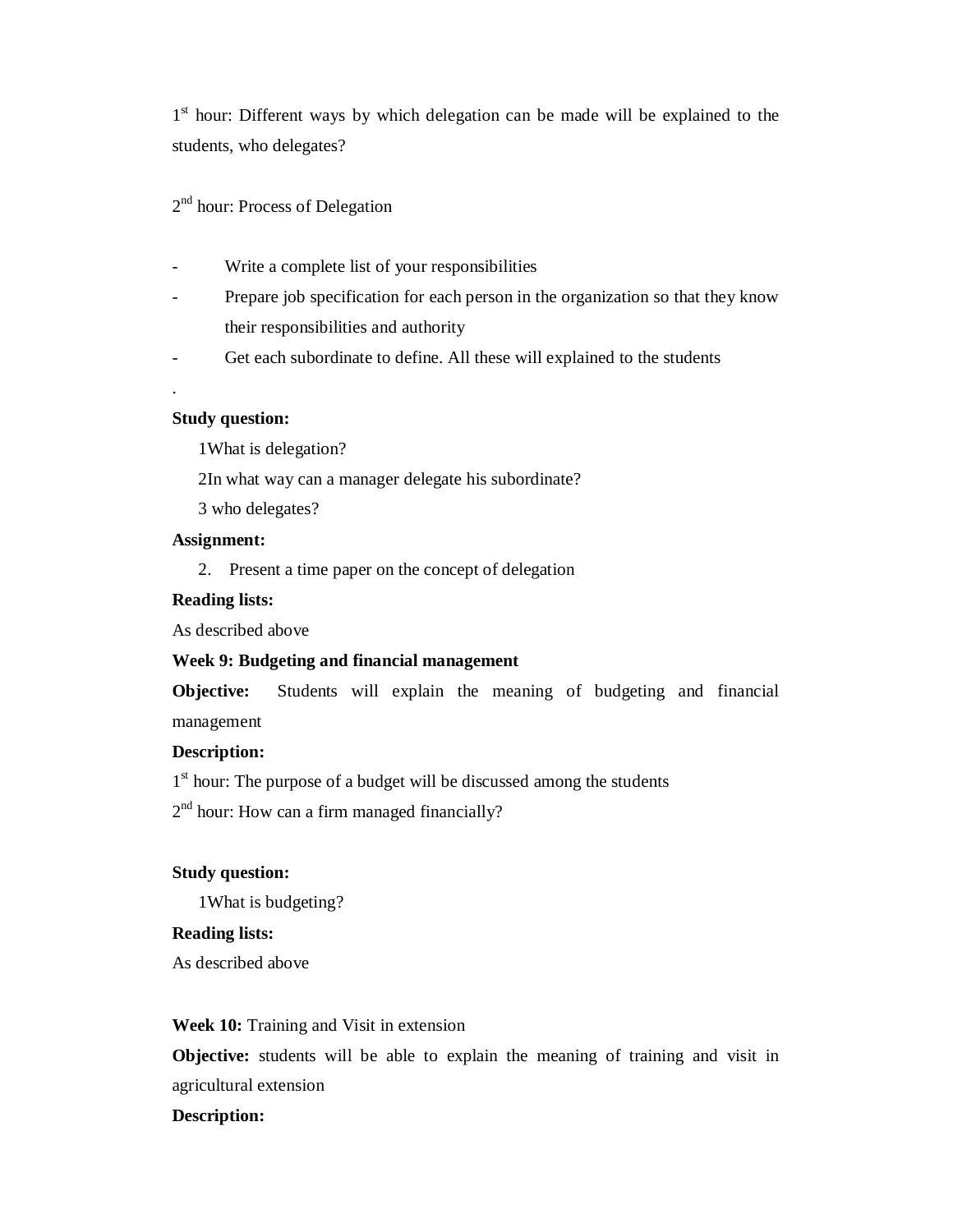1<sup>st</sup> hour: Organization of Training and Visit System of Extension. These will be explained to the students

 $2<sup>nd</sup>$ hour: The basic features/principles of the Training and Visit, Advantages/disadvantages of Training and Visit Systems**,** Criticisms of Training and Visit System

#### **Study question:**

- 1. Explain the meaning of training and visit in agricultural extension
- 2. Highlight six features of training and visit in extension

#### **Assignment:**

1. The history of Training and visit can be traced back to 1998, discuss **Week 11:** Revision Exercise.

**Objective:** students will revise all topics thought during the semester.

**Description:** All topic dealt with in this course will be reviewed. The study question and assignments will be given special attention. Students will discuss what they have leant from the course. Advanced courses that will treat this course in future will also be highlighted.

#### **Study questions:**

- 1. What is Extension administration
- 2. Explain the meaning of organization, management and supervision
- 3. Explain 4 theories of administration.
- 4. Identify and explain 4 function of administration
- 5. Discuss in detail planning model to agricultural extension.
- 6. Develop an organization structure of your own.
- 7. Who is a leader
- 8. List five type of leader.
- 9. What are the characteristics of a good leader
- 10. What is motivation?
- 11. In what way can a manager motivate his subordinate?
- 12. What is coordination?
- 13. In what way can a manager coordinate his subordinate?
- 14. What is budgeting?
- 15. Explain the meaning of training and visit in agricultural extension